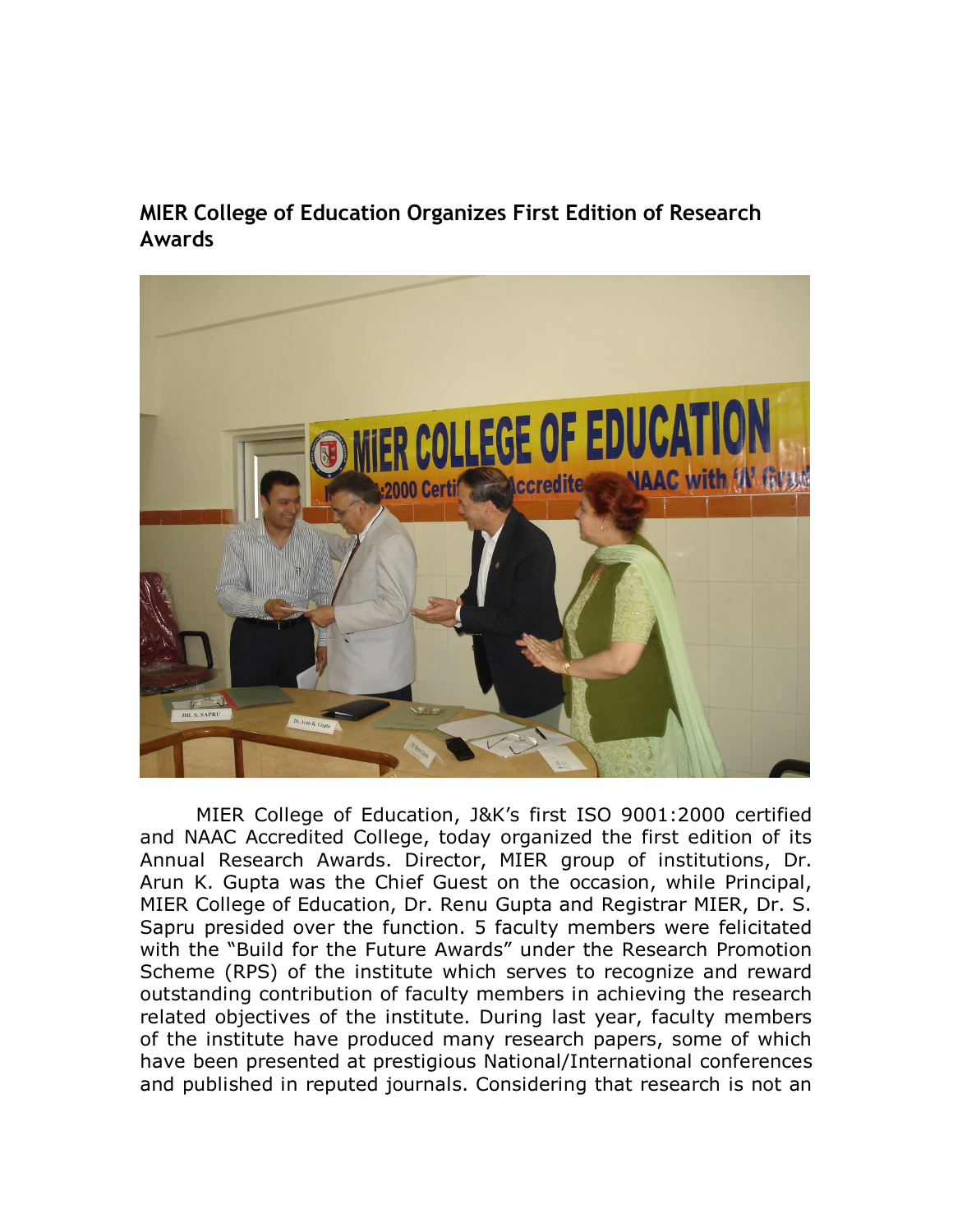integral component of the undergraduate programme in education, this is indeed a significant achievement.



Speaking on the occasion, Dr. Gupta greatly appreciated the faculty members for having put MIER on the International stage by having their papers published in various national and international journals. He stressed that higher education without research is not relevant and exhorted the faculty members to take up research activities in a big way, since the journey is extremely challenging, but immensely rewarding. He felt that the faculty was doing an excellent job in preparing the ground for the start of M. Ed. and other higher education programmes in the institute, which would further boost the research activities. He reiterated the commitment of the management in establishing MIER as a centre for research and development and highlighted the research facilities available for the staff members like availability of DELNET services, dedicated Internet connection, statistical analysis software and a rich library of tools and tests etc. for the researchers.

Earlier, Dr. Renu Gupta welcomed the august gathering and hoped that the initial groundbreaking success achieved by the faculty